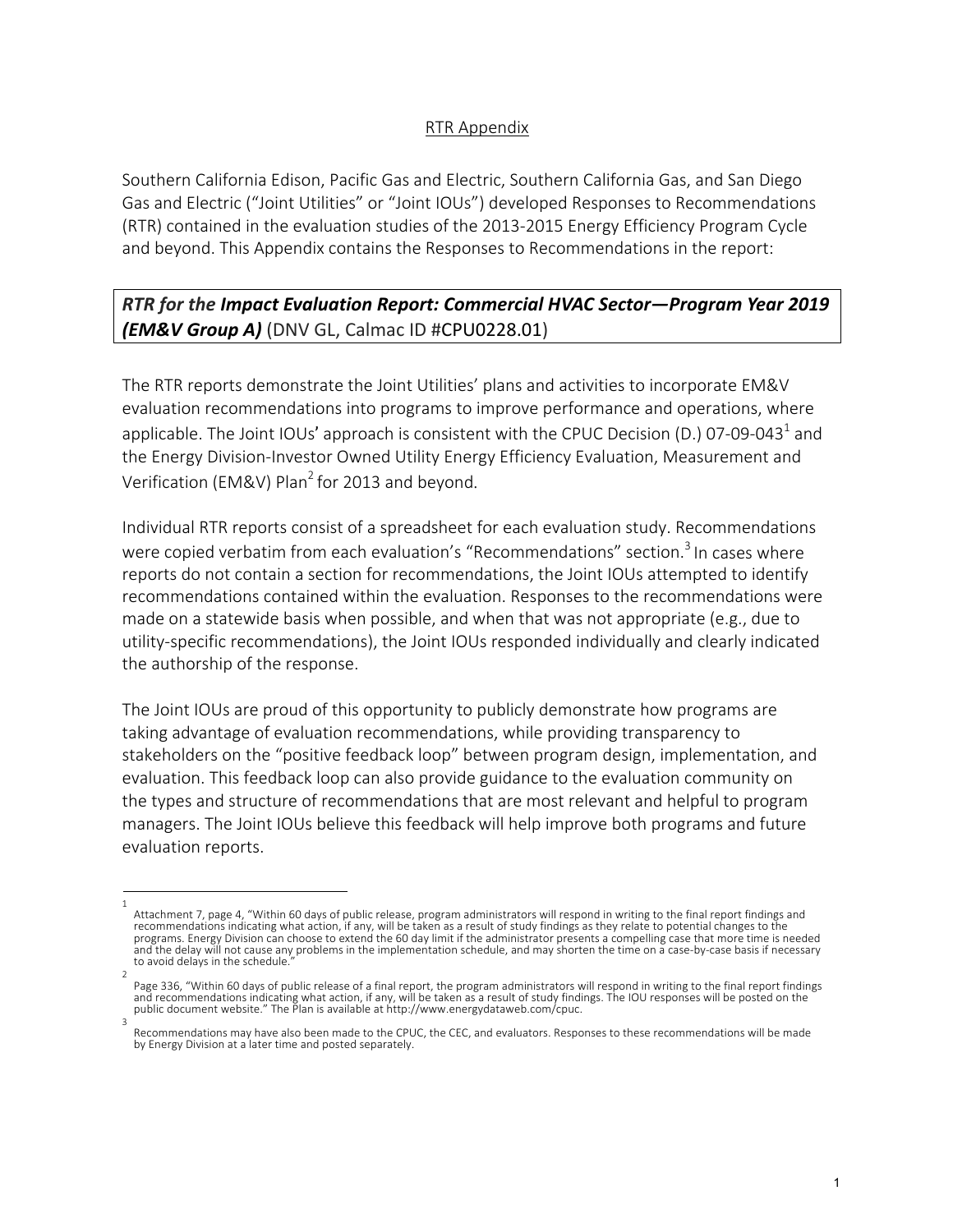## **Response to Recommendations (RTR) in Impact, Process, and Market Assessment Studies**

**Study Title:** Impact Evaluation Report: Commercial HVAC Sector—Program Year 2019 (EM&V Group A)

**Program:** HVAC

**Author:** DNV GL

**Calmac ID:** CPU0228.01

**Link to Report:** http://calmac.org/publications/CPUC\_Group\_A\_Commercial\_HVAC\_Impact\_Evaluation\_Report\_PY2019\_Final.pdf

|      |      |                                                                                                                                                                                                                                                                                                                                                                                                                                                                                                                                                                                                                                                                                                                                                                      |                                                                                                                                                                                                                                                                                                                                                                                                                                                                                                                                                                                                                                                                                                                                                                                                                                                                                                                                 |                                                                          | <b>PG&amp;E</b> (if applicable)                         |                                                                                                                                                                                                                                                                                                     | <b>SCE</b> (if applicable)                                |                                                                                                                                                                                                                                                                                                                                                                                                                                                                                                                                                                                                      | <b>SCG</b> (if applicable)                                |                                                                                                                                                                                                                                                                                                                                                                                                    | <b>SDG&amp;E (if applicable)</b>                     |                                                                                                                                                                                                                                                                                                                                                                                                                                                                                                                            |
|------|------|----------------------------------------------------------------------------------------------------------------------------------------------------------------------------------------------------------------------------------------------------------------------------------------------------------------------------------------------------------------------------------------------------------------------------------------------------------------------------------------------------------------------------------------------------------------------------------------------------------------------------------------------------------------------------------------------------------------------------------------------------------------------|---------------------------------------------------------------------------------------------------------------------------------------------------------------------------------------------------------------------------------------------------------------------------------------------------------------------------------------------------------------------------------------------------------------------------------------------------------------------------------------------------------------------------------------------------------------------------------------------------------------------------------------------------------------------------------------------------------------------------------------------------------------------------------------------------------------------------------------------------------------------------------------------------------------------------------|--------------------------------------------------------------------------|---------------------------------------------------------|-----------------------------------------------------------------------------------------------------------------------------------------------------------------------------------------------------------------------------------------------------------------------------------------------------|-----------------------------------------------------------|------------------------------------------------------------------------------------------------------------------------------------------------------------------------------------------------------------------------------------------------------------------------------------------------------------------------------------------------------------------------------------------------------------------------------------------------------------------------------------------------------------------------------------------------------------------------------------------------------|-----------------------------------------------------------|----------------------------------------------------------------------------------------------------------------------------------------------------------------------------------------------------------------------------------------------------------------------------------------------------------------------------------------------------------------------------------------------------|------------------------------------------------------|----------------------------------------------------------------------------------------------------------------------------------------------------------------------------------------------------------------------------------------------------------------------------------------------------------------------------------------------------------------------------------------------------------------------------------------------------------------------------------------------------------------------------|
| Item | Page | <b>Findings</b>                                                                                                                                                                                                                                                                                                                                                                                                                                                                                                                                                                                                                                                                                                                                                      | <b>Best Practice /</b><br><b>Recommendations</b><br>(Verbatim from<br><b>Final Report)</b>                                                                                                                                                                                                                                                                                                                                                                                                                                                                                                                                                                                                                                                                                                                                                                                                                                      | Recommenda-<br>tion<br><b>Recipient</b>                                  | Disposi-<br>tion                                        | <b>Disposition Notes</b>                                                                                                                                                                                                                                                                            | Disposi-<br>tion                                          | <b>Disposition Notes</b>                                                                                                                                                                                                                                                                                                                                                                                                                                                                                                                                                                             | Disposi-<br>tion                                          | <b>Disposition Notes</b>                                                                                                                                                                                                                                                                                                                                                                           | Disposi-<br>tion                                     | <b>Disposition Notes</b>                                                                                                                                                                                                                                                                                                                                                                                                                                                                                                   |
| 1    | 41   | PA Tracking data contained incorrect<br>contact information.<br><b>Additional Supporting Information:</b><br>We came across many cases where<br>the contacts listed in the tracking<br>and implementation data were un-<br>known at the telephone numbers<br>provided. In other cases, the tele-<br>phone number had been discon-<br>nected. These types of issues are in<br>some cases unavoidable. However,<br>there were a large number of cases<br>where no end user contact infor-<br>mation was available, and as a result<br>end-user data collection was not<br>possible. Therefore, the evaluation<br>was unable to spend additional re-<br>sources trying to reach the right con-<br>tact at each site when the PA pro-<br>vided contact proved incorrect. | PAs should continue to<br>work to ensure that the<br>contact information in the<br>tracking data includes the<br>correct and complete<br>name, phone number,<br>and e-mail address of the<br>end-user's primary con-<br>tact. We would also ask<br>that implementers take<br>measures to ensure that<br>project data includes con-<br>tact information for both<br>the equipment buyer (for<br>evaluating purchasing de-<br>cisions) and the equip-<br>ment operator (for ob-<br>taining installation char-<br>acteristics such as sched-<br>ules, setpoints, installed<br>quantities, and so on).<br>We believe accurate con-<br>tact information will im-<br>prove the response rates<br>in at least two ways:<br>• Evaluators will be able<br>to establish their bona<br>fides early through in-<br>troductory letters or<br>emails, giving later at-<br>tempts to reach site<br>contacts a better<br>chance of success than | If incorrect,<br>please<br>indicate and<br>redirect in notes.<br>All PAs | Choose:<br>Accepted<br>Rejected<br>or Other<br>Accepted | Examples:<br>Describe specific program change,<br>give reason for rejection, or indi-<br>cate that it's under further review<br>Data integrity is a must for a suc-<br>cessful program implementation<br>and for the evaluator of these pro-<br>grams. PA's need to do a better<br>data management. | Choose:<br>Accepted,<br>Rejected,<br>or Other<br>Accepted | Examples:<br>Describe specific program change,<br>give reason for rejection, or indi-<br>cate that it's under further review.<br>SCE's Commercial Upstream Pro-<br>gram closed March 2021. The pro-<br>gram design focused on the sales<br>delivery channels of manufactur-<br>ers and distributors and did not<br>collect project end-user contact<br>nor equipment buyer and operator<br>contact information. The program<br>has transitioned to the Upstream<br>HVAC Statewide program lead by<br>SDG&E. Data collection require-<br>ments would be addressed on the<br>statewide program design. | Choose:<br>Accepted,<br>Rejected,<br>or Other<br>Rejected | Examples:<br>Describe specific program change,<br>give reason for rejection, or indi-<br>cate that it's under further review.<br>SCG has one measure in this pro-<br>gram, space heating boilers. For<br>Midstream participants SCG has<br>limited visibility into end use due<br>to program design. For the Down-<br>stream program, SCG is already<br>collecting the requested infor-<br>mation. | Choose:<br>Accepted<br>Rejected<br>or Other<br>Other | Examples:<br>Describe specific program change,<br>give reason for rejection, or indi-<br>cate that it's under further review.<br>With the recent release of the<br>2023 DEER draft Resolution E-<br>5152, the recommendations set<br>forth from this PY2019 impact<br>evaluation is outdated as the E-<br>5152 has addressed this recom-<br>mendation in section $E -$ Updates<br>Based on Review of EM&V Studies<br>and emphasized in paragraph E.1 -<br>Upstream and Mid-stream Pro-<br>gram Tracking data requirements. |
|      |      |                                                                                                                                                                                                                                                                                                                                                                                                                                                                                                                                                                                                                                                                                                                                                                      | cold calls.<br>• Evaluators will be more                                                                                                                                                                                                                                                                                                                                                                                                                                                                                                                                                                                                                                                                                                                                                                                                                                                                                        |                                                                          |                                                         |                                                                                                                                                                                                                                                                                                     |                                                           |                                                                                                                                                                                                                                                                                                                                                                                                                                                                                                                                                                                                      |                                                           |                                                                                                                                                                                                                                                                                                                                                                                                    |                                                      |                                                                                                                                                                                                                                                                                                                                                                                                                                                                                                                            |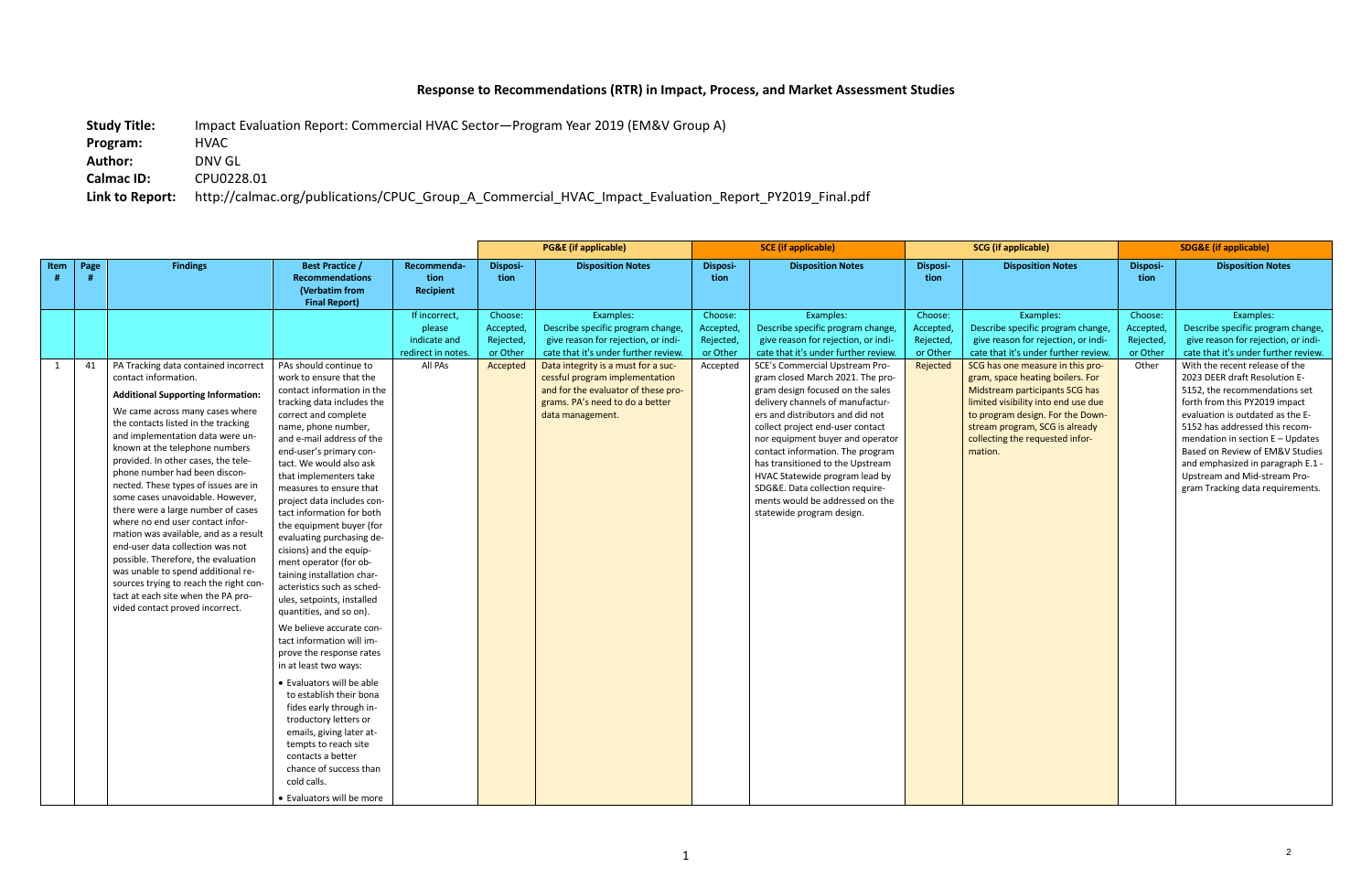|                |              |                                                                                                                                                                                                                                                                                                                                                                                                                                                                                                                                                                                                                                                                             |                                                                                                                                                                                                                                                                                                                                                                                                                                                                                                                                                                                                                                                                                                                          |                                  | <b>PG&amp;E</b> (if applicable) |                                                                                                                                                                                                                                                                                                                                                                                                                                                                                               | <b>SCE</b> (if applicable) |                          | <b>SCG</b> (if applicable) |                          | <b>SDG&amp;E (if applicable)</b> |                                                                                                                                                                                                                                                                                                                                                                                                                                                                                                                                                                                                                                                                                                                                                                                     |
|----------------|--------------|-----------------------------------------------------------------------------------------------------------------------------------------------------------------------------------------------------------------------------------------------------------------------------------------------------------------------------------------------------------------------------------------------------------------------------------------------------------------------------------------------------------------------------------------------------------------------------------------------------------------------------------------------------------------------------|--------------------------------------------------------------------------------------------------------------------------------------------------------------------------------------------------------------------------------------------------------------------------------------------------------------------------------------------------------------------------------------------------------------------------------------------------------------------------------------------------------------------------------------------------------------------------------------------------------------------------------------------------------------------------------------------------------------------------|----------------------------------|---------------------------------|-----------------------------------------------------------------------------------------------------------------------------------------------------------------------------------------------------------------------------------------------------------------------------------------------------------------------------------------------------------------------------------------------------------------------------------------------------------------------------------------------|----------------------------|--------------------------|----------------------------|--------------------------|----------------------------------|-------------------------------------------------------------------------------------------------------------------------------------------------------------------------------------------------------------------------------------------------------------------------------------------------------------------------------------------------------------------------------------------------------------------------------------------------------------------------------------------------------------------------------------------------------------------------------------------------------------------------------------------------------------------------------------------------------------------------------------------------------------------------------------|
| Item           | Page<br>#    | <b>Findings</b>                                                                                                                                                                                                                                                                                                                                                                                                                                                                                                                                                                                                                                                             | <b>Best Practice /</b><br><b>Recommendations</b><br>(Verbatim from<br><b>Final Report)</b>                                                                                                                                                                                                                                                                                                                                                                                                                                                                                                                                                                                                                               | Recommenda-<br>tion<br>Recipient | <b>Disposi-</b><br>tion         | <b>Disposition Notes</b>                                                                                                                                                                                                                                                                                                                                                                                                                                                                      | <b>Disposi-</b><br>tion    | <b>Disposition Notes</b> | Disposi-<br>tion           | <b>Disposition Notes</b> | <b>Disposi-</b><br>tion          | <b>Disposition Notes</b>                                                                                                                                                                                                                                                                                                                                                                                                                                                                                                                                                                                                                                                                                                                                                            |
|                |              |                                                                                                                                                                                                                                                                                                                                                                                                                                                                                                                                                                                                                                                                             | likely to reach the best<br>respondent at each site<br>on their first attempt.                                                                                                                                                                                                                                                                                                                                                                                                                                                                                                                                                                                                                                           |                                  |                                 |                                                                                                                                                                                                                                                                                                                                                                                                                                                                                               |                            |                          |                            |                          |                                  |                                                                                                                                                                                                                                                                                                                                                                                                                                                                                                                                                                                                                                                                                                                                                                                     |
| $\overline{2}$ | 41           | PTAC controls realized 15% and 8%<br>of statewide reported electric energy<br>(kWh) and peak demand (kW) sav-<br>ings, respectively, in 2019.<br><b>Additional Supporting Information:</b><br>SDG&E programs realized 2% and 3%<br>of reported electric energy and peak<br>demand savings, respectively.                                                                                                                                                                                                                                                                                                                                                                    | DNV GL recommends that<br>PAs develop savings for<br>PTAC controls and other<br>similar HVAC controls<br>technology groups with<br>appropriate baseline,<br>proper building types and<br>vintage to reasonably<br>capture the savings at-<br>tributed to the technol-<br>ogy improvements in<br>these technology groups.<br>For PTAC controls and<br>other similar HVAC con-<br>trols technology groups,<br>DNV GL suggests PAs con-<br>sider collecting and ar-<br>chiving the technology re-<br>lated performance data<br>to ensure that the tech-<br>nologies are operating as<br>intended. The collection<br>of performance data will<br>also assist appropriate<br>evaluation of the HVAC<br>controls technologies. | PG&E, SDG&E                      | Other                           | Energy savings should use the ap-<br>propriate baselines and assump-<br>tions as recommended by evalua-<br>tor, however, monitoring technol-<br>ogy performance as recommended<br>will be costly for any PA sponsored<br>program. Perhaps doing a repre-<br>sentative sample will be accepta-<br>ble in terms of cost.<br>PG&E Retired this measure at the<br>end of 2019. The PTAC controllers<br>may be ISP already (controls are<br>required for new construction by<br>the building code) |                            |                          |                            |                          | Accepted                         | The program which implemented<br>the PTAC controls during Program<br>Year 2019 has since closed. The<br>current SW-HVAC program does<br>not offer PTAC controls or any sim-<br>ilar control offerings. On a going<br>forward basis, SDG&E's third-party<br>implementers may consider PTAC<br>controls project as custom and<br>subject to the CPUC CMPA review<br>process that includes pre/post<br>measurement verification.                                                                                                                                                                                                                                                                                                                                                       |
| $\overline{3}$ | $41 -$<br>42 | Achieved GRRs are lower than 100%<br>due in part to a reduction in installa-<br>tion rate from controls removal or<br>override, as determined through our<br>virtual audits.<br><b>Additional Supporting Information:</b><br>The SDG&E program in particular ex-<br>hibited a 22% reduction in claimed<br>kWh savings due to 5 of 13 sampled<br>projects that had at least one in-<br>stance of measure removal or over-<br>ride as a result of guest complaints.<br>We determined that the PG&E and<br>SDG&E programs, which are adminis-<br>tered by third parties, did not incor-<br>porate independent QA/QC or field<br>verification on a subset of tracked<br>claims. | Administrators of pro-<br>grams involving similar<br><b>HVAC controls measures</b><br>should perform quality<br>verification of installa-<br>tions to mitigate the risk<br>of removal or bypassing<br>of the controls. Hotel/mo-<br>tel guest comfort can be<br>wide-ranging and subjec-<br>tive, potentially resulting<br>in gradual controls equip-<br>ment override or re-<br>moval. One defensible<br>method for quantifying<br>the in-service rate in-<br>volves field verification on<br>a subset of tracked claims<br>after an agreed-upon pe-<br>riod of time. For pro-<br>grams that outsource ad-<br>ministration and imple-<br>mentation responsibilities                                                     | PG&E, SDG&E                      | Rejected                        | PG&E performs site visits to verify<br>installation of these type of<br>measures. We take a sample of<br>statistical significancy and perform<br>a QC/QA evaluation.                                                                                                                                                                                                                                                                                                                          |                            |                          |                            |                          | Other                            | The program which implemented<br>the HVAC controls and achieved<br>the lower than 100% GRRs during<br>Program Year 2019 has since<br>closed. The current SW-HVAC pro-<br>gram does not offer the HVAC con-<br>trols measure associated with<br>those measure deficiencies. In the<br>future, if the SW-HVAC program<br>was to offer these HVAC control<br>measures, a percentage of those<br>projects would be subject to our<br>internal Quality Control inspection<br>review. Additionally, the current<br>SW-HVAC program does employ a<br>pay-for-performance framework<br>as suggested. SDG&E's local third-<br>party implementers do have the<br>option of submitting custom pro-<br>ject for this technology type which<br>will be subject to CPUC CMPA re-<br>view process. |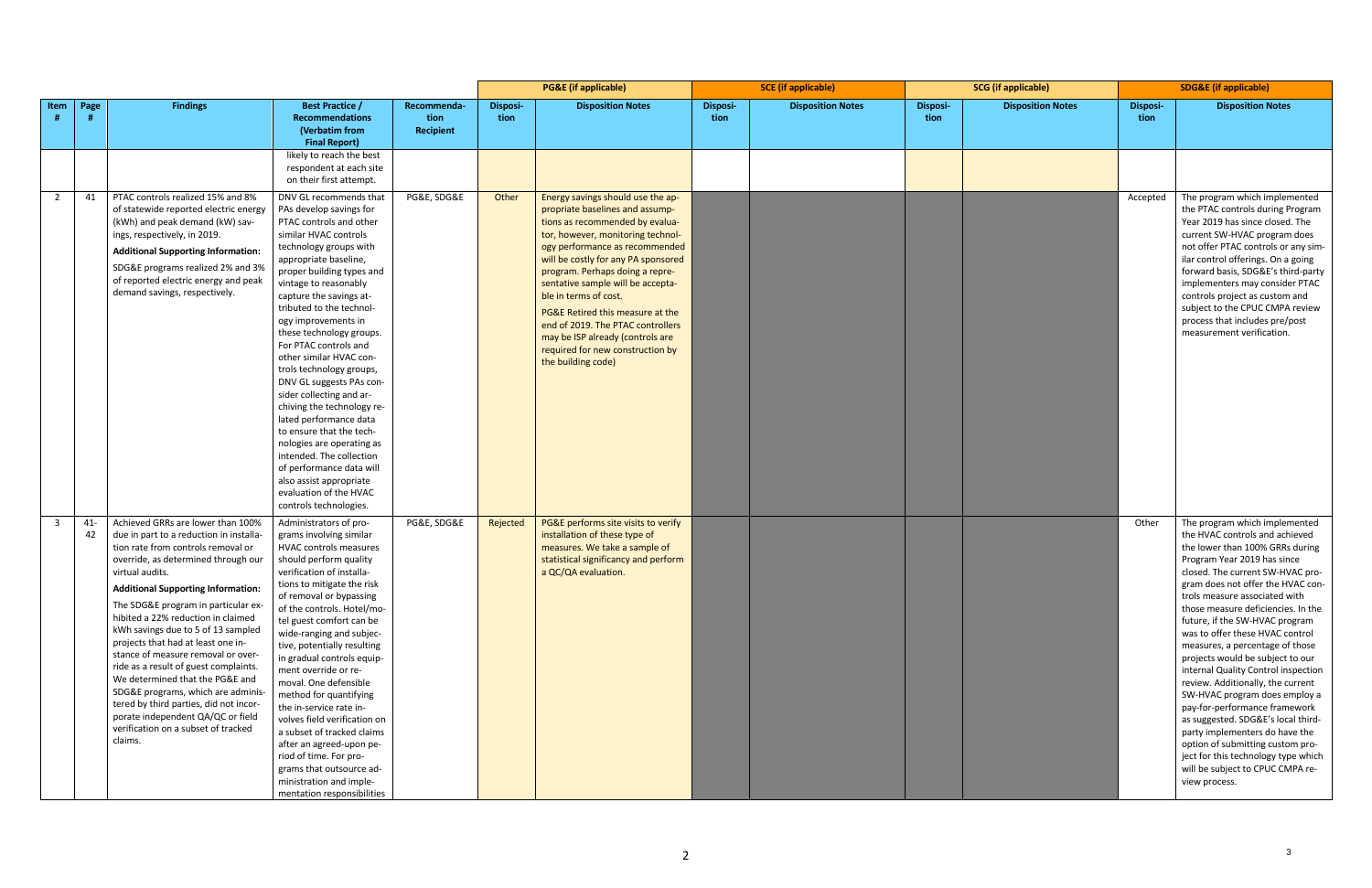|      |           |                                                                                                                                                                                                                                                                                                                                                                                                                                                                                                        |                                                                                                                                                                                                                                                                                   |                                  | <b>PG&amp;E</b> (if applicable) |                                                                                                                                                            | <b>SCE</b> (if applicable) |                          | <b>SCG</b> (if applicable) |                          | <b>SDG&amp;E</b> (if applicable) |                                                                                                                                                                                                                                                                                                                                                                                                                                                                                                                                                                                                                                                                                                                                                                                               |
|------|-----------|--------------------------------------------------------------------------------------------------------------------------------------------------------------------------------------------------------------------------------------------------------------------------------------------------------------------------------------------------------------------------------------------------------------------------------------------------------------------------------------------------------|-----------------------------------------------------------------------------------------------------------------------------------------------------------------------------------------------------------------------------------------------------------------------------------|----------------------------------|---------------------------------|------------------------------------------------------------------------------------------------------------------------------------------------------------|----------------------------|--------------------------|----------------------------|--------------------------|----------------------------------|-----------------------------------------------------------------------------------------------------------------------------------------------------------------------------------------------------------------------------------------------------------------------------------------------------------------------------------------------------------------------------------------------------------------------------------------------------------------------------------------------------------------------------------------------------------------------------------------------------------------------------------------------------------------------------------------------------------------------------------------------------------------------------------------------|
| Item | Page      | <b>Findings</b>                                                                                                                                                                                                                                                                                                                                                                                                                                                                                        | <b>Best Practice /</b><br><b>Recommendations</b><br>(Verbatim from<br><b>Final Report)</b>                                                                                                                                                                                        | Recommenda-<br>tion<br>Recipient | Disposi-<br>tion                | <b>Disposition Notes</b>                                                                                                                                   | Disposi-<br>tion           | <b>Disposition Notes</b> | <b>Disposi-</b><br>tion    | <b>Disposition Notes</b> | <b>Disposi-</b><br>tion          | <b>Disposition Notes</b>                                                                                                                                                                                                                                                                                                                                                                                                                                                                                                                                                                                                                                                                                                                                                                      |
|      |           |                                                                                                                                                                                                                                                                                                                                                                                                                                                                                                        | to third parties, we have<br>found that withholding a<br>share of the performance<br>payment can be an effec-<br>tive motivator to perform<br>field QA/QC and incorpo-<br>rate its findings in the fi-<br>nal savings claims.                                                     |                                  |                                 |                                                                                                                                                            |                            |                          |                            |                          |                                  |                                                                                                                                                                                                                                                                                                                                                                                                                                                                                                                                                                                                                                                                                                                                                                                               |
| 4    | 42        | We continuously encountered gaps<br>in tracking data for basic information<br>that could have been collected by di-<br>rect-installers throughout the PTAC<br>controls evaluation.<br><b>Additional Supporting Information:</b><br>Such information that would have<br>lessened the evaluation burden in-<br>cluded: make/model and vintage of<br>affected PTACs and PTHPs, average<br>square footage of affected guest<br>rooms, and year of hotel/motel con-<br>struction or renovation.             | Future programs offering<br>similar nonresidential<br><b>HVAC controls measures</b><br>should require imple-<br>menters and measure in-<br>stallers to collect, aggre-<br>gate, and archive facility-<br>and measure-level data<br>relevant to independent<br>savings assessment. | PG&E, SDG&E                      | Accepted                        | PG&E will evaluate this recom-<br>mendation for other HVAC con-<br>trols since our PTAC measure was<br>retired on 12/31/2019.                              |                            |                          |                            |                          | Other                            | The program which implemented<br>the PTAC controls during Program<br>Year 2019 has since closed. The<br>current SW-HVAC program does<br>not offer the PTAC controls or any<br>similar control offerings. The cur-<br>rent SW-HVAC program has imple-<br>mented data collection require-<br>ments that follow the E-5152 DEER<br>resolution guidance pertaining to<br>"Upstream and midstream pro-<br>gram tracking data requirements".<br>Furthermore, the 2023 DEER draft<br>Resolution E-5152 addresses these<br>recommendations in Section A-<br>DEER Updates Cycle Revisions and<br>E- Updates Based on Review of<br>EM&V Studies. SDG&E to collabo-<br>rate with CPUC staff, other IOUs,<br>and the third-parties, if this tech-<br>nology type ever re-surfaces as a<br>deemed measure. |
| 5    | 42        | Despite the lower-than-expected<br>GRRs, we found that the PTAC con-<br>trols measure group exhibited rela-<br>tively high net-to-gross ratios<br>(NTGRs): 94% for both electric en-<br>ergy and peak demand savings.<br><b>Additional Supporting Information:</b><br>The high NTGRs are attributable to<br>two main factors: lack of end-user<br>awareness of the rebated controls<br>technology and the direct-install pro-<br>gram design that reduced the appli-<br>cation burden on the end-user. | Future programs offering<br>similar nonresidential<br><b>HVAC controls measures</b><br>should incorporate the<br>successful direct- install<br>design components that<br>led to high NTGR values<br>for the PTAC controls<br>measure group in<br>PY2018-19.                       | PG&E, SDG&E                      | Accepted                        | PG&E will apply lessons learn from<br>this measure to other similar tech-<br>nologies for HVAC controls.                                                   |                            |                          |                            |                          | Other                            | The program that implemented<br>the PTAC controls during Program<br>Year 2019 has since closed. The<br>current SW-HVAC program does<br>not offer the PTAC controls as a<br>measure. The PTAC measure has<br>since moved to a Custom ap-<br>proach where significantly more<br>data will be collected as part of<br>the project and will require meas-<br>urement and verification as part of<br>the savings validation, among<br>other building related data.                                                                                                                                                                                                                                                                                                                                 |
| 6    | 42-<br>43 | The evaluation team identified three<br>main deviations between PG&E sav-<br>ings claims and workpaper guidance<br>applicable to PY2019 projects.<br><b>Additional Supporting Information:</b><br>• Title 24 code requirements - The<br>PG&E workpaper specifies that                                                                                                                                                                                                                                  | PAs should ensure that ex<br>ante savings claims com-<br>ply with the applicable<br>workpaper(s). While the<br>PTAC controls hotel/mo-<br>tel guest room measure<br>has since been discontin-<br>ued by PG&E, we have                                                             | PG&E                             | Accepted                        | Recommendations are part of our<br>current practice; this measure was<br>retired in part due to the issues<br>discussed by evaluator in this sec-<br>tion. |                            |                          |                            |                          |                                  |                                                                                                                                                                                                                                                                                                                                                                                                                                                                                                                                                                                                                                                                                                                                                                                               |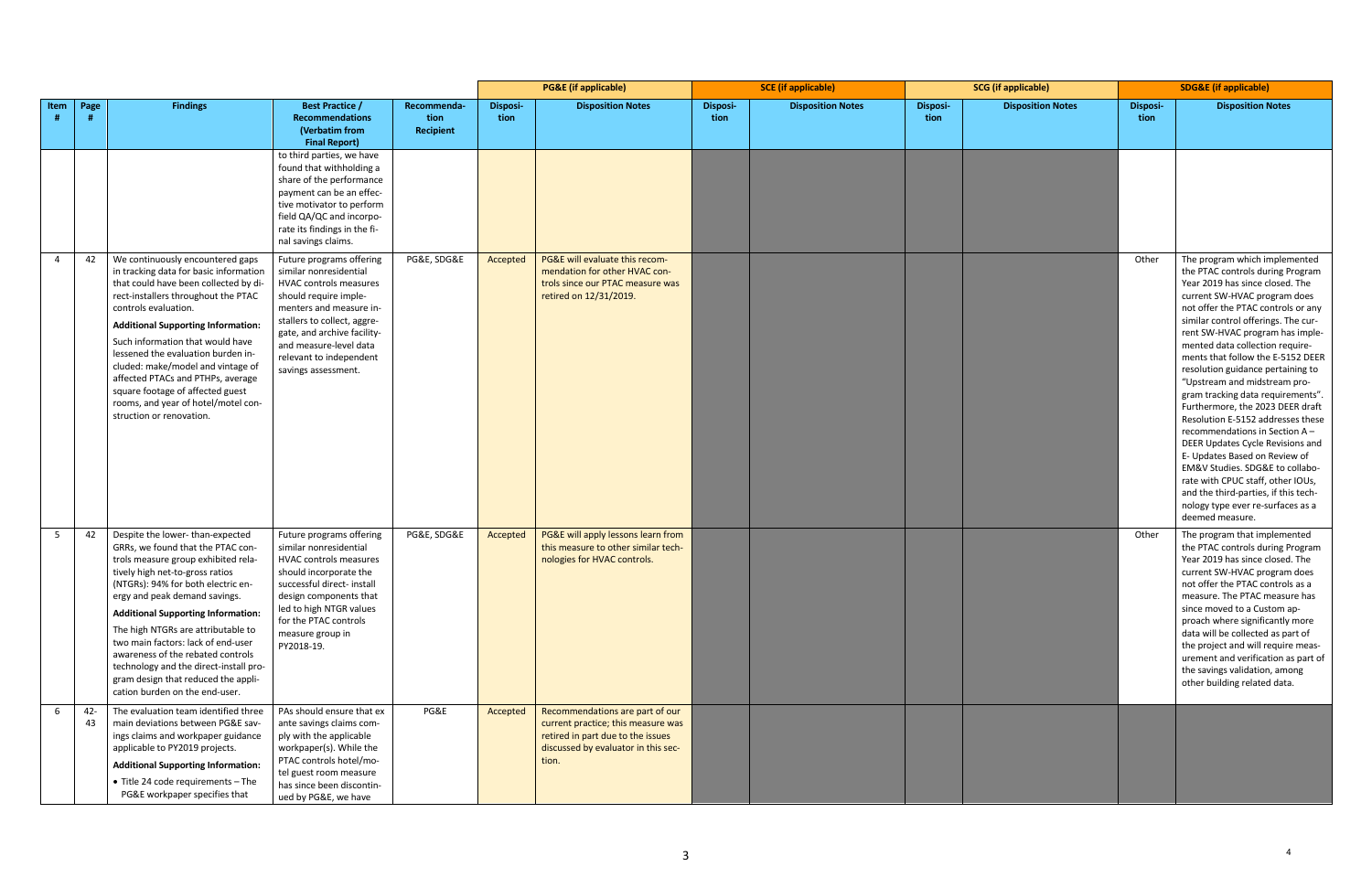|                   |                                                                                                                                                                                                                                                                                                                                                                                                                                                                                                                                                                                                                                                                                                                                                                                                                                                                                                                                                                                                                                                                                                                                                                                                                                                                                                                                                                                                                                                                                                                                                                                                                                                                                                                                                                 |                                                                                                                                                                                                                                                                                                                                                                                                                                                                                                                                                                                                                           |                                         | <b>PG&amp;E</b> (if applicable) |                                                                                                                                                                                        | <b>SCE</b> (if applicable) |                          | <b>SCG</b> (if applicable) |                          | <b>SDG&amp;E</b> (if applicable) |                          |
|-------------------|-----------------------------------------------------------------------------------------------------------------------------------------------------------------------------------------------------------------------------------------------------------------------------------------------------------------------------------------------------------------------------------------------------------------------------------------------------------------------------------------------------------------------------------------------------------------------------------------------------------------------------------------------------------------------------------------------------------------------------------------------------------------------------------------------------------------------------------------------------------------------------------------------------------------------------------------------------------------------------------------------------------------------------------------------------------------------------------------------------------------------------------------------------------------------------------------------------------------------------------------------------------------------------------------------------------------------------------------------------------------------------------------------------------------------------------------------------------------------------------------------------------------------------------------------------------------------------------------------------------------------------------------------------------------------------------------------------------------------------------------------------------------|---------------------------------------------------------------------------------------------------------------------------------------------------------------------------------------------------------------------------------------------------------------------------------------------------------------------------------------------------------------------------------------------------------------------------------------------------------------------------------------------------------------------------------------------------------------------------------------------------------------------------|-----------------------------------------|---------------------------------|----------------------------------------------------------------------------------------------------------------------------------------------------------------------------------------|----------------------------|--------------------------|----------------------------|--------------------------|----------------------------------|--------------------------|
| Item<br>Page<br># | <b>Findings</b>                                                                                                                                                                                                                                                                                                                                                                                                                                                                                                                                                                                                                                                                                                                                                                                                                                                                                                                                                                                                                                                                                                                                                                                                                                                                                                                                                                                                                                                                                                                                                                                                                                                                                                                                                 | <b>Best Practice /</b><br><b>Recommendations</b><br>(Verbatim from                                                                                                                                                                                                                                                                                                                                                                                                                                                                                                                                                        | Recommenda-<br>tion<br><b>Recipient</b> | Disposi-<br>tion                | <b>Disposition Notes</b>                                                                                                                                                               | <b>Disposi-</b><br>tion    | <b>Disposition Notes</b> | Disposi-<br>tion           | <b>Disposition Notes</b> | Disposi-<br>tion                 | <b>Disposition Notes</b> |
|                   | newly constructed facilities or end-<br>of-life PTAC/PTHP installations<br>must abide by the energy code in<br>effect at the time of project appli-<br>cation. In the case of PY2019 PTAC<br>controls, the applicable code was<br>California Title 24 2013, which re-<br>quires that new PTACs or PTHPs in-<br>stalled in hotel or motel guest<br>rooms to already have occupancy-<br>sensing devices or equivalent con-<br>trols built-in that set back the tem-<br>perature set-point during periods<br>of guest room vacancy. This code<br>requirement thereby eliminates<br>the controls savings for PTACs or<br>PTHPs installed after the code's ef-<br>fective date of July 1, 2014.<br>• Building classification - The PG&E<br>workpaper specifies that ho-<br>tel/motel facility types are eligible<br>for the PTAC controls measure.<br>However, evaluators identified 9<br>projects within the sample of 74<br>PG&E projects that occurred at<br>senior care facilities distinctly dif-<br>ferent from hotels or motels. Eval-<br>uators nonetheless quantified the<br>savings for such installations (using<br>the nursing home prototype DEER<br>model as explained in Section 4.1),<br>as they may present a viable mar-<br>ket opportunity for other IOU pro-<br>grams moving forward.<br>• Installations in common areas -<br>The PG&E workpaper specifies that<br>PTAC controls measures are eligi-<br>ble only for PTAC, PTHP, or Split AC<br>systems serving hotel/motel guest<br>rooms. We found that 10 of the 74<br>sampled PG&E projects included at<br>least one PTAC controls measure<br>instance on HVAC systems serving<br>hotel/motel common areas only.<br>We therefore did not quantify the<br>savings for such ineligible measure | <b>Final Report)</b><br>identified some best prac-<br>tices should a similar non-<br>residential HVAC controls<br>measure be introduced in<br>the future. Such measures<br>should ensure that ex<br>ante savings claims com-<br>ply with the applicable<br>workpaper(s), specifically<br>in three areas: 1) code re-<br>quirements for controls<br>on newly installed HVAC<br>systems, 2) eligibility by<br>facility type for measures<br>targeting specific nonresi-<br>dential facility types, and<br>3) eligibility by space type<br>for measures available to<br>only discrete spaces<br>within those facility types. |                                         |                                 |                                                                                                                                                                                        |                            |                          |                            |                          |                                  |                          |
| 43                | installations.<br>The PG&E workpaper overestimated<br>the unit energy savings for the PTAC<br>controls measure by treating the to-<br>tal, modeled, facility- wide HVAC<br>electric energy consumption as the                                                                                                                                                                                                                                                                                                                                                                                                                                                                                                                                                                                                                                                                                                                                                                                                                                                                                                                                                                                                                                                                                                                                                                                                                                                                                                                                                                                                                                                                                                                                                   | Workpapers for similar<br>HVAC controls measures<br>should treat the modeled<br>or measured HVAC en-<br>ergy consumption only                                                                                                                                                                                                                                                                                                                                                                                                                                                                                             | PG&E                                    | Accepted                        | The baseline for the model is from<br>DEER2005; we think this is obso-<br>lete and does not represent cur-<br>rent conditions. Since the specific<br>measure discussed in the sections |                            |                          |                            |                          |                                  |                          |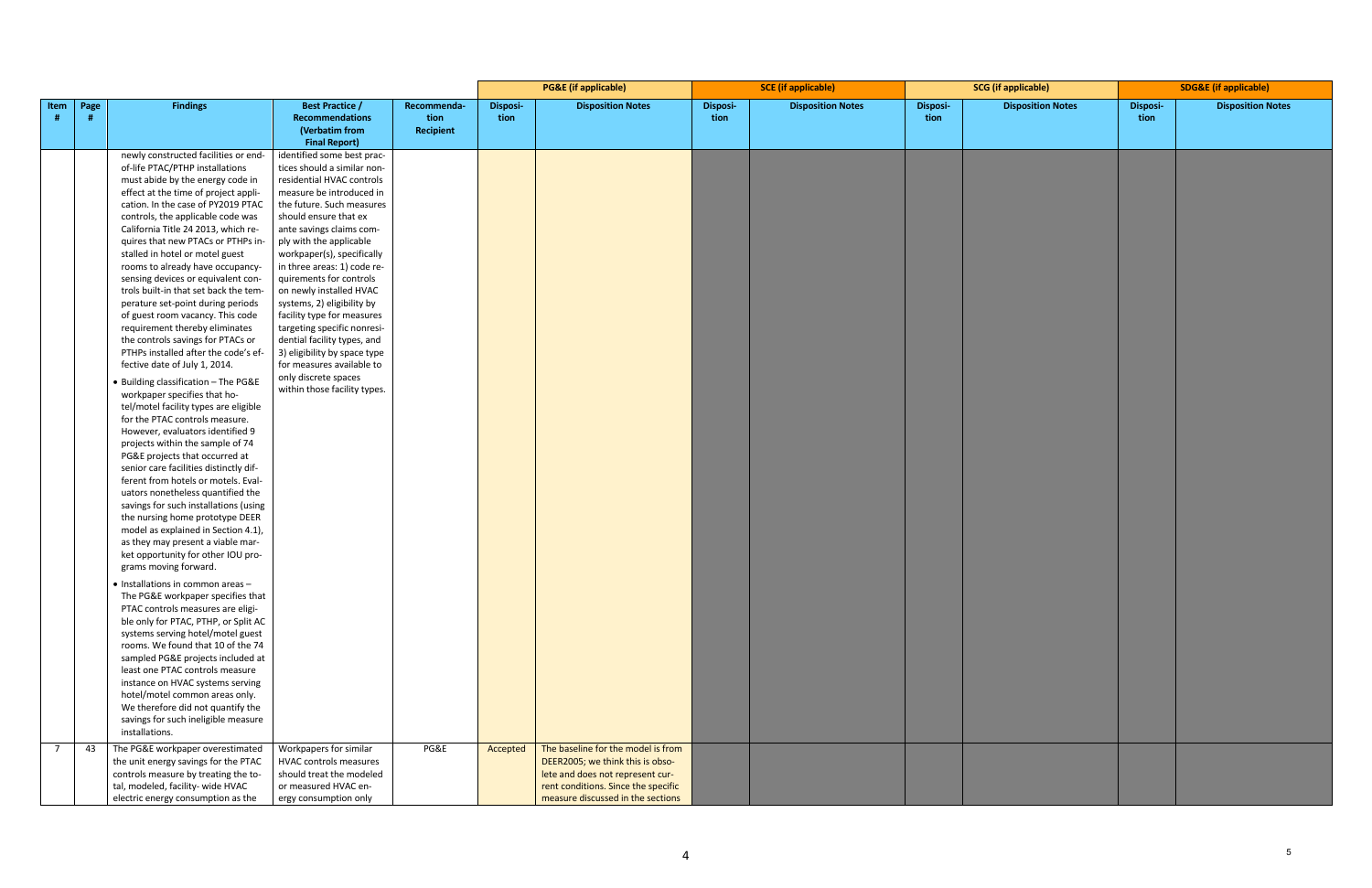|      |           |                                                                                                                                                                                                                                                                                                                                                                                                                                                                                                                                                                                                                                                                                                                                                                                                                                                                                                                                                                                                                                                                                          |                                                                                                                                                                                                                                                                                                                                                                                                                                                                                                                                                                                                                                                                            |                                         |                  | <b>PG&amp;E</b> (if applicable)                                                                                     |                         | <b>SCE</b> (if applicable)                                                                                                                                                                                                                                                                                                                                                                                                                                |                  | <b>SCG</b> (if applicable) |                         | <b>SDG&amp;E (if applicable)</b>                                                                                                                                                                                                                                                                                                                                                                                                                                                                                                                                                                                                                                                                                                                                                                                                                                    |
|------|-----------|------------------------------------------------------------------------------------------------------------------------------------------------------------------------------------------------------------------------------------------------------------------------------------------------------------------------------------------------------------------------------------------------------------------------------------------------------------------------------------------------------------------------------------------------------------------------------------------------------------------------------------------------------------------------------------------------------------------------------------------------------------------------------------------------------------------------------------------------------------------------------------------------------------------------------------------------------------------------------------------------------------------------------------------------------------------------------------------|----------------------------------------------------------------------------------------------------------------------------------------------------------------------------------------------------------------------------------------------------------------------------------------------------------------------------------------------------------------------------------------------------------------------------------------------------------------------------------------------------------------------------------------------------------------------------------------------------------------------------------------------------------------------------|-----------------------------------------|------------------|---------------------------------------------------------------------------------------------------------------------|-------------------------|-----------------------------------------------------------------------------------------------------------------------------------------------------------------------------------------------------------------------------------------------------------------------------------------------------------------------------------------------------------------------------------------------------------------------------------------------------------|------------------|----------------------------|-------------------------|---------------------------------------------------------------------------------------------------------------------------------------------------------------------------------------------------------------------------------------------------------------------------------------------------------------------------------------------------------------------------------------------------------------------------------------------------------------------------------------------------------------------------------------------------------------------------------------------------------------------------------------------------------------------------------------------------------------------------------------------------------------------------------------------------------------------------------------------------------------------|
| Item | Page      | <b>Findings</b>                                                                                                                                                                                                                                                                                                                                                                                                                                                                                                                                                                                                                                                                                                                                                                                                                                                                                                                                                                                                                                                                          | <b>Best Practice /</b><br><b>Recommendations</b><br>(Verbatim from<br><b>Final Report)</b>                                                                                                                                                                                                                                                                                                                                                                                                                                                                                                                                                                                 | Recommenda-<br>tion<br><b>Recipient</b> | Disposi-<br>tion | <b>Disposition Notes</b>                                                                                            | <b>Disposi-</b><br>tion | <b>Disposition Notes</b>                                                                                                                                                                                                                                                                                                                                                                                                                                  | Disposi-<br>tion | <b>Disposition Notes</b>   | <b>Disposi-</b><br>tion | <b>Disposition Notes</b>                                                                                                                                                                                                                                                                                                                                                                                                                                                                                                                                                                                                                                                                                                                                                                                                                                            |
|      |           | basis for savings.<br><b>Additional Supporting Information:</b><br>Since the PTAC controls measure<br>only impacts the HVAC consumption<br>in guest rooms-hotel/motel com-<br>mon areas are unaffected-the<br>workpaper's inaccuracy led to the<br>overestimation savings claims for<br>PG&E programs in 2019.                                                                                                                                                                                                                                                                                                                                                                                                                                                                                                                                                                                                                                                                                                                                                                           | for affected spaces as the<br>basis for controls savings.                                                                                                                                                                                                                                                                                                                                                                                                                                                                                                                                                                                                                  |                                         |                  | has been retired, will extend this<br>recommendation for future HVAC<br>similar controls                            |                         |                                                                                                                                                                                                                                                                                                                                                                                                                                                           |                  |                            |                         |                                                                                                                                                                                                                                                                                                                                                                                                                                                                                                                                                                                                                                                                                                                                                                                                                                                                     |
| 8    | -43<br>44 | The ACC controls only marginally re-<br>duced the PTACs' fan energy con-<br>sumption and did not produce sav-<br>ings at the magnitude claimed by the<br>SDG&E workpaper.<br><b>Additional Supporting Information:</b><br>To inform the development of evalu-<br>ated savings models, we requested<br>from the adaptive climate controls<br>(ACC) manufacturer any information<br>supporting the SDG&E workpaper's<br>savings claim of 30% reduction in<br>PTAC/PTHP energy consumption<br>(WPSDGENRHC1051). Such support-<br>ing information could include bench<br>tests, pilot measurement and verifi-<br>cation, or evaluation studies of the<br>technology in other jurisdictions. Ul-<br>timately, the manufacturer produced<br>only a single redacted study that in-<br>volved pilot M&V on control boxes<br>installed in five dwelling unit PTACs<br>within a multifamily building. The<br>study showed that the ACC controls<br>only marginally reduced the PTACs'<br>fan energy consumption and did not<br>produce savings at the magnitude<br>claimed by the SDG&E workpaper. | PAs should vet measures<br>that include proprietary<br>and/or innovative tech-<br>nologies through M&V or<br>pilot test results. When<br>designing programs that<br>involve proprietary<br>and/or innovative tech-<br>nologies, SDG&E and<br>other California IOUs<br>should vet such measures<br>by requesting and review-<br>ing third- party M&V<br>data, pilot or bench test<br>results, or other evalua-<br>tion studies that demon-<br>strate the efficacy of the<br>proposed technology.<br>Marketing materials from<br>the manufacturer do not<br>provide the same level of<br>credibility as data-driven<br>analyses and reports by<br>independent third parties. | SDG&E                                   |                  |                                                                                                                     |                         |                                                                                                                                                                                                                                                                                                                                                                                                                                                           |                  |                            | Accepted                | The program that implemented<br>the PTAC controls during Program<br>Year 2019 has since closed. The<br>current SW-HVAC program does<br>not offer the PTAC controls as a<br>measure. As of mid-year 2020, a<br>new statewide (deemed) measure<br>screening review process was de-<br>ployed and is facilitated by Califor-<br>nia Technical Forum staff. All IOUs<br>and third-party implementers are<br>encouraged to submit new<br>measures using the requirements<br>listed on the Cal TF website<br>(http://www.caltf.org/submit-a-<br>measure). Additionally, the 2023<br>DEER draft Resolution E-5152 ad-<br>dresses this concern in section<br>B.4.1 by requiring PAs to submit a<br>measure package plan (MPP) for<br>new measures.<br>The recommendation to yet such<br>measures by requesting and re-<br>viewing third- party M&V data will<br>be adopted. |
| 9    | 44        | The ex-post savings were lower than<br>the ex-ante estimate.<br>5.2.2. Rooftop/split systems PDF<br>page 44.<br><b>Additional Supporting Information:</b><br>The overall GRRs are 48% for kWh,<br>73% for peak kW and 2% for the<br>therm. This difference is primarily<br>due to the overestimation of savings<br>in the ex-ante estimate, particularly<br>due to the fan power index (W/cfm)<br>assumption. But significant differ-                                                                                                                                                                                                                                                                                                                                                                                                                                                                                                                                                                                                                                                    | The evaluation team rec-<br>ommends that the PAs<br>model this measure group<br>with appropriate baseline<br>and proposed conditions<br>including the HVAC sys-<br>tem efficiencies, fan<br>power index and applica-<br>ble economizer controls.<br>In that way, the simula-<br>tion results will reasona-<br>bly capture the savings at-<br>tributed only to the effi-                                                                                                                                                                                                                                                                                                    | PG&E, SCE,<br>SDG&E                     | Accepted         | New models will be developed for<br>future HVAC controls for any PG&E<br>program (measure retired on<br>12/31/2019) | Other                   | Measure evaluation procedures on<br>"Rooftop & split systems" and all<br>EE (deemed) offerings are done<br>using CPUC approved procedures<br>and methods including the proper<br>baselines and building energy<br>(DEER) prototypes and TMY<br>weather-CZ specific.<br>DEER prototypes for both base<br>case and measure case are in-<br>formed by latest saturation studies<br>and impact evaluation assuming<br>findings are statistically significant. |                  |                            | Other                   | The 2023 DEER draft Resolution E-<br>5152 addresses these recommen-<br>dations in section C DEER Method-<br>ology Updates by updating CZ2022<br>weather data files, migration to<br>EnergyPlus-based modeling, new<br>load shapes, and the adoption of<br>the Low-GWP Refrigerant Avoid<br>Cost Calculator (ACC).<br>Additionally, SDG&E will be collab-<br>orating with CPUC staff, PA tech-<br>nical leads, and third-party imple-<br>menters by actively participating                                                                                                                                                                                                                                                                                                                                                                                           |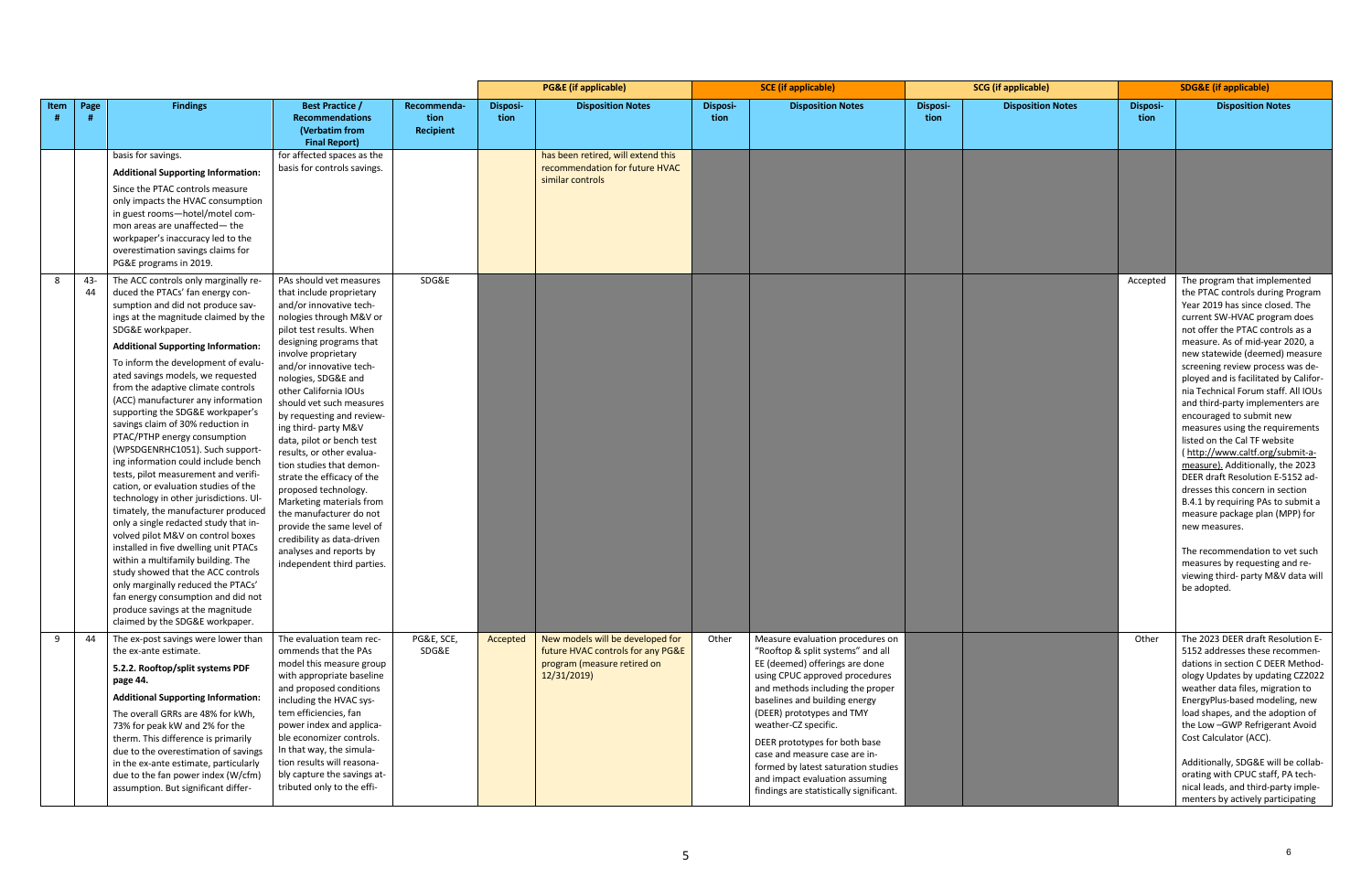|      |      |                                                                                                                                                                                                                                                                                                                                                                                                                                                                                                                                                                                     |                                                                                                                                                                                                                                                                                                                                                                                                                                                                                        |                                         |                  | <b>PG&amp;E</b> (if applicable)                                       |                  | <b>SCE</b> (if applicable)                                                                                                                                                                                                                                                                                                                                                                                                                                                                                                                                                                                                                                                                                                        |                         | <b>SCG</b> (if applicable) |                  | <b>SDG&amp;E</b> (if applicable)                                                                                                                                                                                                                                                                                                                                                                                                                                                                                                                                                                                                                                                                                                                                                                                                                                                                                                                                                                                                                                  |  |
|------|------|-------------------------------------------------------------------------------------------------------------------------------------------------------------------------------------------------------------------------------------------------------------------------------------------------------------------------------------------------------------------------------------------------------------------------------------------------------------------------------------------------------------------------------------------------------------------------------------|----------------------------------------------------------------------------------------------------------------------------------------------------------------------------------------------------------------------------------------------------------------------------------------------------------------------------------------------------------------------------------------------------------------------------------------------------------------------------------------|-----------------------------------------|------------------|-----------------------------------------------------------------------|------------------|-----------------------------------------------------------------------------------------------------------------------------------------------------------------------------------------------------------------------------------------------------------------------------------------------------------------------------------------------------------------------------------------------------------------------------------------------------------------------------------------------------------------------------------------------------------------------------------------------------------------------------------------------------------------------------------------------------------------------------------|-------------------------|----------------------------|------------------|-------------------------------------------------------------------------------------------------------------------------------------------------------------------------------------------------------------------------------------------------------------------------------------------------------------------------------------------------------------------------------------------------------------------------------------------------------------------------------------------------------------------------------------------------------------------------------------------------------------------------------------------------------------------------------------------------------------------------------------------------------------------------------------------------------------------------------------------------------------------------------------------------------------------------------------------------------------------------------------------------------------------------------------------------------------------|--|
| Item | Page | <b>Findings</b>                                                                                                                                                                                                                                                                                                                                                                                                                                                                                                                                                                     | <b>Best Practice /</b><br><b>Recommendations</b><br>(Verbatim from<br><b>Final Report)</b>                                                                                                                                                                                                                                                                                                                                                                                             | Recommenda-<br>tion<br><b>Recipient</b> | Disposi-<br>tion | <b>Disposition Notes</b>                                              | Disposi-<br>tion | <b>Disposition Notes</b>                                                                                                                                                                                                                                                                                                                                                                                                                                                                                                                                                                                                                                                                                                          | <b>Disposi-</b><br>tion | <b>Disposition Notes</b>   | Disposi-<br>tion | <b>Disposition Notes</b>                                                                                                                                                                                                                                                                                                                                                                                                                                                                                                                                                                                                                                                                                                                                                                                                                                                                                                                                                                                                                                          |  |
|      |      | ence also materialized from the mis-<br>application of building type, where<br>the majority of sampled claims were<br>assigned the weighted "Com" build-<br>ing type to estimate UES. The ex-<br>ante estimate approach claimed sav-<br>ings equivalent to 60% of the total<br>cooling load whereas the evaluation<br>approach produced the savings to be<br>approximately 10% of the total cool-<br>ing load, which is in line with the effi<br>ciency improvement between the<br>standard and high efficiency equip-<br>ment.                                                     | ciency improvement be-<br>tween the Title-24 stand-<br>ard and high efficiency<br>equipment along with<br>other efficiency upgrades.<br>We also recommend that<br>appropriate building type<br>and climate zone selec-<br>tions are made to assign<br>UES whenever possible.<br>The simulation results will<br>more accurately capture<br>the building and weather<br>loads represented by the<br>DEER-specific building<br>type and CA climate zone<br>weather.                       |                                         |                  |                                                                       |                  | For Normal Replacement<br>measures, the base case is as-<br>sumed to comply with minimum<br>T24 efficiency requirements in-<br>cluding EER and IEER and fan<br>power index. Some limitation on<br>equipment full and part-load per-<br>formance are inherent with DEER<br>prototype with limited perfor-<br>mance data and excluding in some<br>case part load conditions and<br>should be improved with future<br>CPUC supported prototype up-<br>dates.<br>The use of COM building type,<br>given program incentive design<br>midstream and upstream is al-<br>lowed and impact evaluation<br>methods shall be adjusted to<br>measure implementation condi-<br>tions without penalizing PA meas-<br>ure implementation savings. |                         |                            |                  | in TAG building prototype stake-<br>holder initiative. The prototype<br>TAG goals are:<br>• Develop a single set of proto-<br>types for use by all California<br>state agencies and for other<br>public research/policy pur-<br>poses.<br>• Develop a set of modeling as-<br>sumptions that are logic driven<br>and transparent, and have ex-<br>pert stakeholder buy-in.<br>• Develop a set of prototypes<br>that seeks to reasonably model<br>the vast majority of the Califor-<br>nia statewide building stock.<br>• Develop documentation for the<br>new prototypes, including a<br>summary of the stock assess-<br>ment, and a detailed summary<br>of inputs and characteristics of<br>the prototypes.<br>· Develop nonresidential, resi-<br>dential, and multifamily proto-<br>types in time for adoption in<br>DEER2025 (the CPUC Potential<br>and Goals Proposed Decision<br>may impact this timing) and<br>the Title 24 2028 code cycle, if<br>not earlier.<br>• Establish an ongoing process<br>for unified prototype mainte-<br>nance and enhancement. |  |
| 10   | 45   | 44- The midstream, distributor-facing<br>design of the rooftop unit/split sys-<br>tem measure group results in incon-<br>sistent or incomplete tracking data<br>for all PAs.<br>The workpapers list:<br>WPSDGENRHC0023-2,<br>WPSDGENRHC0025-0<br>What current PY2021 WP Base<br>ID's??<br><b>Additional Supporting Information:</b><br>Rooftop or split systems measure re-<br>bates are paid to distributors, who in<br>turn work with contractors to install<br>high-efficiency systems among com-<br>mercial customers. While the PY2019<br>evaluation did not contact customers | For any measures deliv-<br>ered midstream through<br>distributor rebates, such<br>as the rooftop and split<br>system measure group,<br>PAs must require partici-<br>pating distributors and<br>partnering contractors to<br>collaboratively collect<br>and submit basic infor-<br>mation for each cus-<br>tomer that ultimately re-<br>ceives the rebated equip-<br>ment. Such information<br>should include:<br>• facility name;<br>• facility classification;<br>• facility address; | PG&E, SCE,<br>SDG&E                     |                  | Accepted   Future programs should address<br>the gap in customer data |                  | Accepted   SCE's Commercial Upstream Pro-<br>gram closed March 2021. The pro-<br>gram has transitioned to the Up-<br>stream HVAC Statewide model<br>lead by SDG&E. We seek guidance<br>from the statewide program de-<br>sign to address data gaps.                                                                                                                                                                                                                                                                                                                                                                                                                                                                               |                         |                            | Other            | With the recent release of the<br>2023 DEER draft Resolution E-<br>5152, the recommendations set<br>forth from this PY2019 impact<br>evaluation is outdated as the E-<br>5152 has addressed this recom-<br>mendation in section E - Updates<br>Based on Review of EM&V Studies<br>and emphasized in paragraph E.1 -<br>Upstream and Mid-stream Pro-<br>gram Tracking data requirements.<br>SDG&E has also provided com-<br>ments to the latest draft Research<br>Plan for Group A related to data<br>collection and will continue to en-<br>gage with CPUC and CPUC consult-<br>ants for additional/alternative                                                                                                                                                                                                                                                                                                                                                                                                                                                   |  |